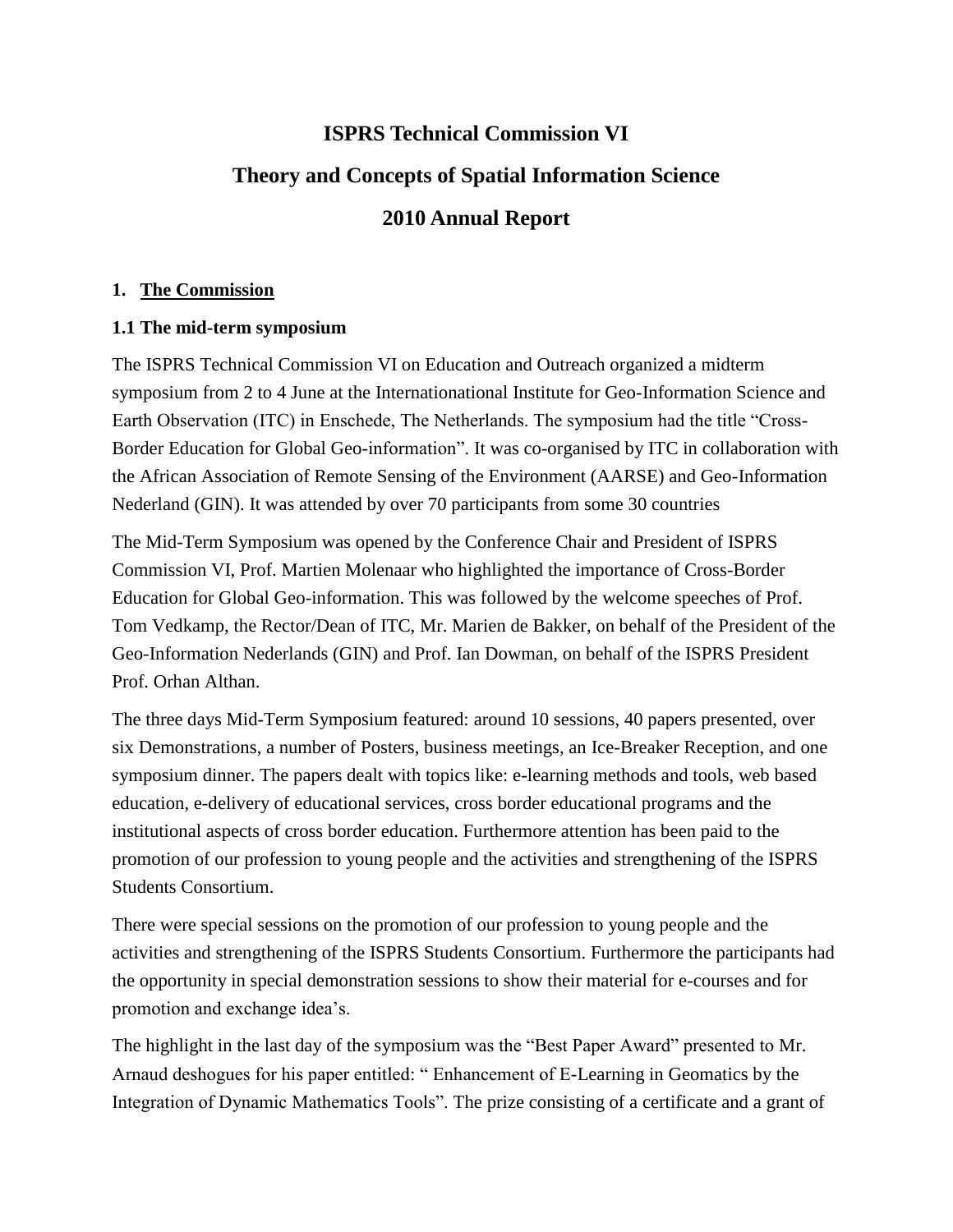Euro 500.00 was awarded for its originality and degree of innovation, relevance to the symposium topic and in particular for the quality, clarity and style of presentation.

The proceedings and the powerpoint presentations is available on the ISPRS Commission VI web site: [http://www.isprs.org/technical\\_commissions/tc\\_6](http://www.isprs.org/technical_commissions/tc_6)

## **1.2 Organizational aspects**

In the TC VI business meeting during the symposium the Commission decided to discontinue the activities of WG VI/3, because this working group had not been able to develop any activities, and it could not be expected that this would be better for the remainder of this term. This is due to the fact that the working conditions of key persons of this WG had changed, so that no more time for ISPRS activities was available. The task of this WG have integrated with the tasks of WG VI/for the remainder of this term.

Dr Dadhwal stepped down as vice chair of WG VI/4. Dr. Kufoniyi stepped down as chair of this WG and took the position of vice chair. Dr P.S. Roy from IIRS, India, took up position of chair of this WG.

#### **2. Working groups activities**

# **WG VI/2: e-Learning**

# **Homepage: [www.commission6.isprs.org/wg2](http://www.commission6.isprs.org/wg2)**

The internet and e-learning is now established in lifelong education. Not only universities are distributing additional training material but also companies are offering e-learning courses, webinars or podcasts for customer training more and more often. Despite the growing availability of web based educational products and e-learning courses, it is not easy to find appropriate educational material. WG VI/2 on e-learning analyses existing courses and promotes online information on the working group"s webpage.

WG VI/2 participated in the ISPRS Technical Commission VI Mid-Term Symposium "Cross-Border Education for Global Geo-Information" in Enschede, organized by Martien Molenaar as commission VI president. Eight lectures covering WG VI/2 topics were discussed in four sessions, focussing on E-learning methods, tools and web-enabled education. The lectures presented by experts from New Zealand, Iran, Mongolia, United Kingdom, Switzerland, Tanzania and Germany gave an excellent overview about the current state of general education in geomatics and on challenging activities in e-learning in this field. All contributions are available on the proceedings CD.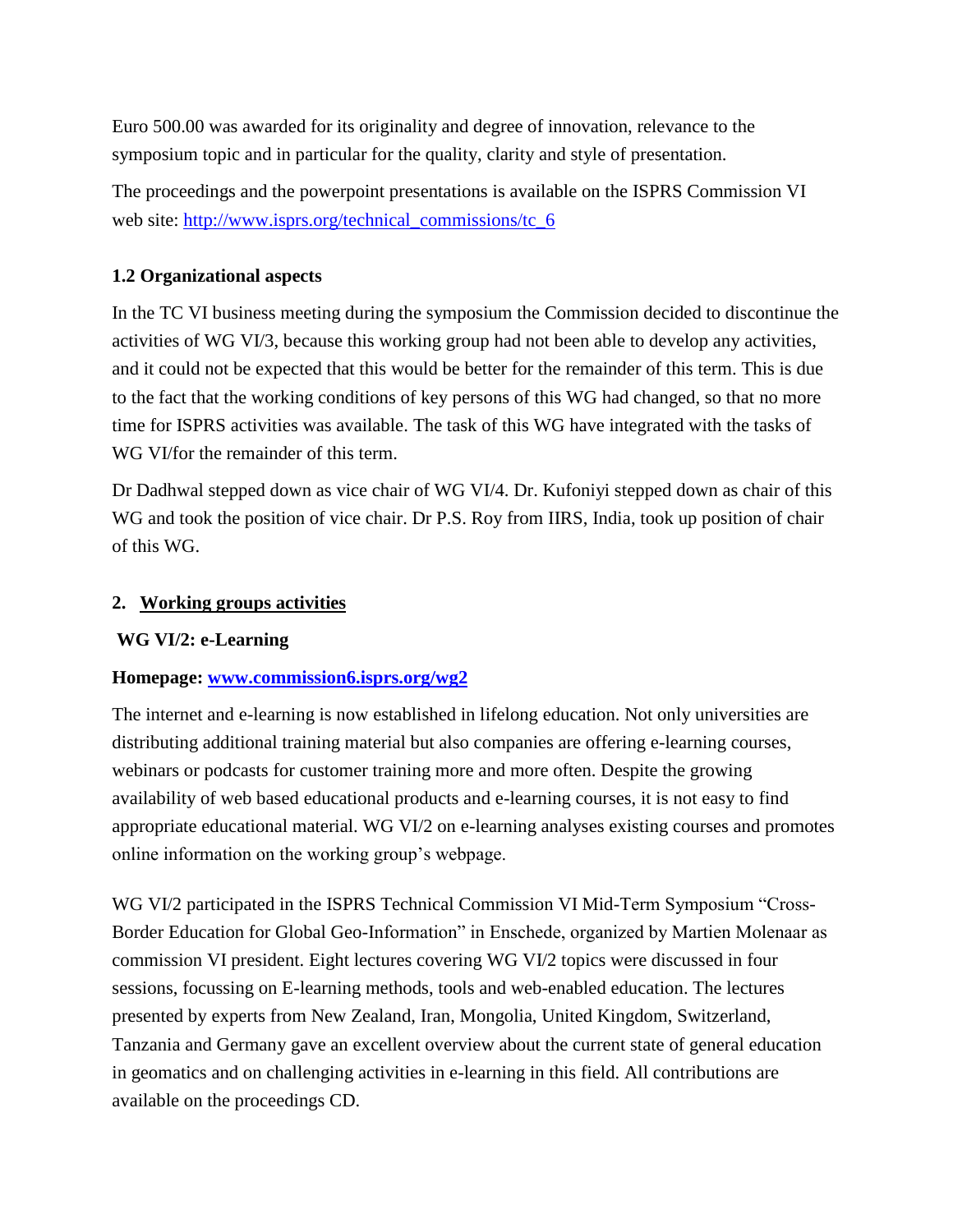WG VI/2 actively participated in the annual "Education in GIS" workshop held in Potsdam. A session on Tertiary Education was organised on June 11, 2010 in co-operation with a DDGI (Deutscher Dachverband für Geoinformation). Four speakers were found to give a talk on "Spatial Shop", "Cooperative learning in international archeological projects, "Development of learning material in Remote Sensing', and 'Distance based learning in GIS'.

#### **WG VI/4: Joint Educational Programs**

The main activities of this Working Group concentrated on the TC VI mid-term symposium. A **keynote** address was based on the ISRO Distance Learning Program EDUSAT with the title "EDUSAT based Distance Learning Program in Remote Sensing, GIS and GPS – Sharing Experiences of IIRS, India" by P.L.N. Raju. Two sessions have been organized on the topic of this working group.

#### **WG VI/5 and ISPRS STUDENT CONSORTIUM**

#### **Progress and Achievements**

The year 2010 was an active and productive year for ISPRS SC from many aspects. Our network development is an ongoing topic which impressive results. Currently, the ISPRS SC has 484 members from 74 countries. During a special joint symposium of ISPRS Technical Commission IV & AutoCarto in November 2010, ISPRS SC Board Members and the ASPRS Student Advisory Council propose an agreement of cooperation between two student organizations (MoU which is in the process of being signed). It was proposed that the chair of ASPRS SAC becomes an ISPRS SC Regional coordinator for North America.

#### **PR and Publication**

Newsletters were published every three months (4 issues per year) of which two issues were printed in hardcopy. The Summer edition was printed for the need of the ISPRS 100th anniversary in Vienna and another one for  $5<sup>th</sup>$  Summer School in Hanoi. All together there were 700 (500 for Vienna and 200 for Hanoi) copies distributed among the participants of events.

#### **SC Online**

We are now under development of our new webpage which gives us more flexibility. Here are some recent facts of the web site by middle of October 2010:

- The pages are visited over 16000 times every month,
- Over 60 topics are being discussed by our members,
- Over 20 events were added.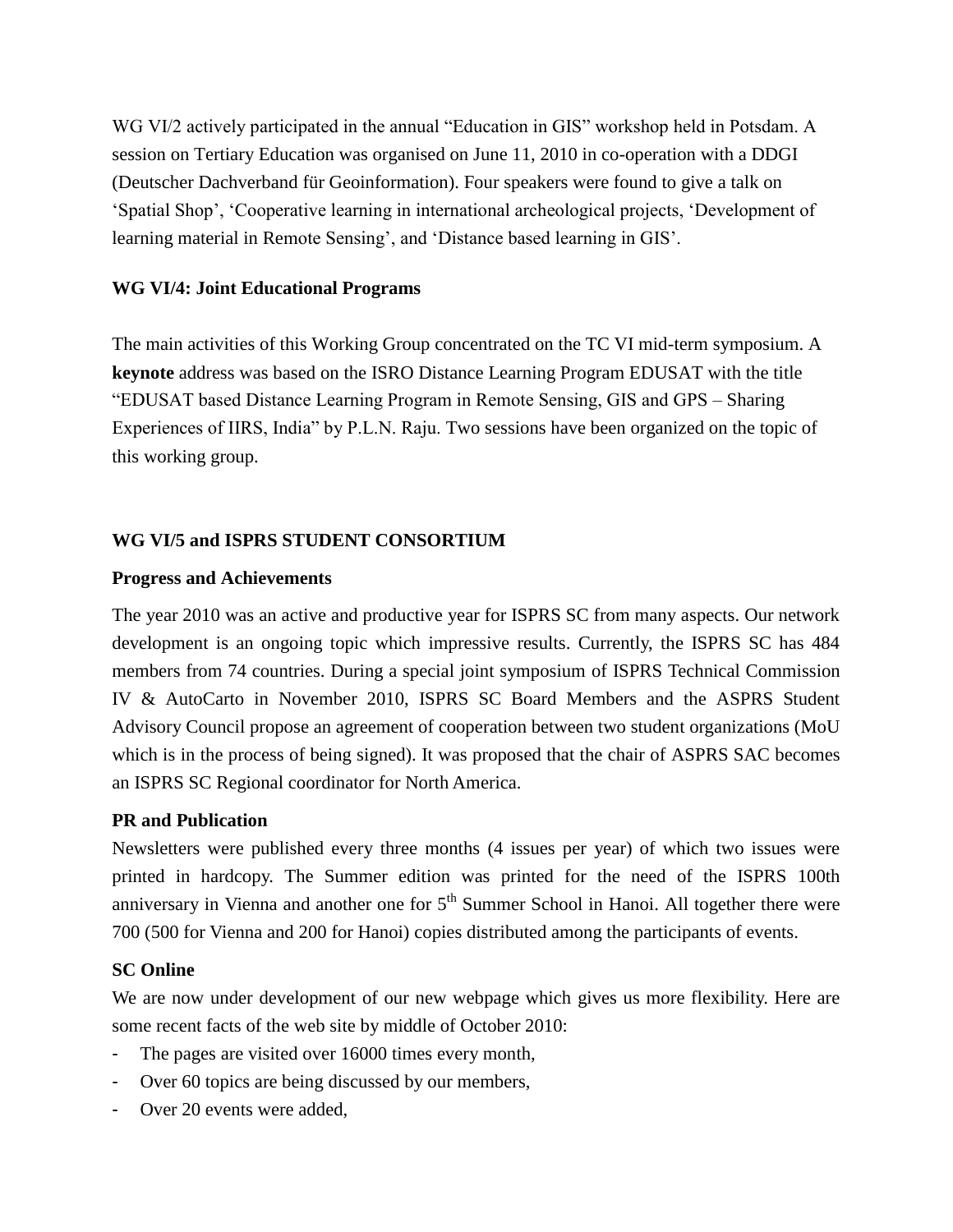The issues of the newsletter are available online free of charge. More info at: http://www.isprssc.org/materials/newsletter

### **Past Activities**

The 5th Summer School "Advanced Remote Sensing for Mapping, Monitoring and Management of the Environment" took place from 6-10 November in Hanoi, Vietnam, at the Institute of Geodesy and Cartography (VIGAC). It was organized directly after the 31st Asian Conference on Remote Sensing. The main local hosts organizers were: Nguyen Dinh Duong, Trinh Anh Co, Lai Vinh Cam and Ha Minh Hoa. 54 participants from 13 countries joined the event. There were 100 copies of CDs with proceedings distributed, not only to participants but also to other SC related persons (Council, TCP VI, sponsors, Kohei Cho, etc). There was a lot of interaction with the participants and in general participants were very satisfied with the organisation of the event, the major deficiencies were the insufficient practical labs. During the SS there was a SC presentation made. PR material was distributed also during the ACRS2010 and a special student session was organized.

More info at:<http://hanoi2010.isprs-sc.org/index.html>

# **Headlines of ISPRS Students Consortium Past Events in 2010**

- Annual Student Meeting RSPSoc. Plymouth, UK, March 2010 **Activity:** PR material were distributed and SC presentation was done by ISPRS SC Board members.
- Report: [http://www.isprs-sc.org/material/isprs\\_sc\\_vol4\\_no2.pdf](http://www.isprs-sc.org/material/isprs_sc_vol4_no2.pdf)
- ASPRS 2010 Annual Conference. San Diego, California, April 2010 **Activity:** PR material was distributed.
- ISPRS Com VI Mid-term Symposium, Enschede, Holland, June 2010 **Activity:** PR material were distributed and SC presentation was done by ISPRS SC Board members. Meeting with ITC student leaders, preparative discussions for the 2011 SS in USA. Report: [http://www.isprs-sc.org/material/isprs\\_sc\\_vol4\\_no2.pdf](http://www.isprs-sc.org/material/isprs_sc_vol4_no2.pdf)
- GEOBIA 2010, Ghent, Belgium. June 2010 **Activity:** There were posters of SC hanged and leaflets were distributed among participants.
- ISPRS Technical Commission V Symposium, Newcastle upon Tyne, UK, June 2010 **Activity:** PR material was distributed and a special Student Consortium session was organized.

Report: [http://www.isprs-sc.org/material/isprs\\_sc\\_vol4\\_no3.pdf](http://www.isprs-sc.org/material/isprs_sc_vol4_no3.pdf) 

- ISPRS 100<sup>th</sup> anniversary and ISPRS TC VII Symposium in Vienna, Austria, July 2010 **Activity:** PR material was distributed and SC presentation was done by ISPRS SC Board